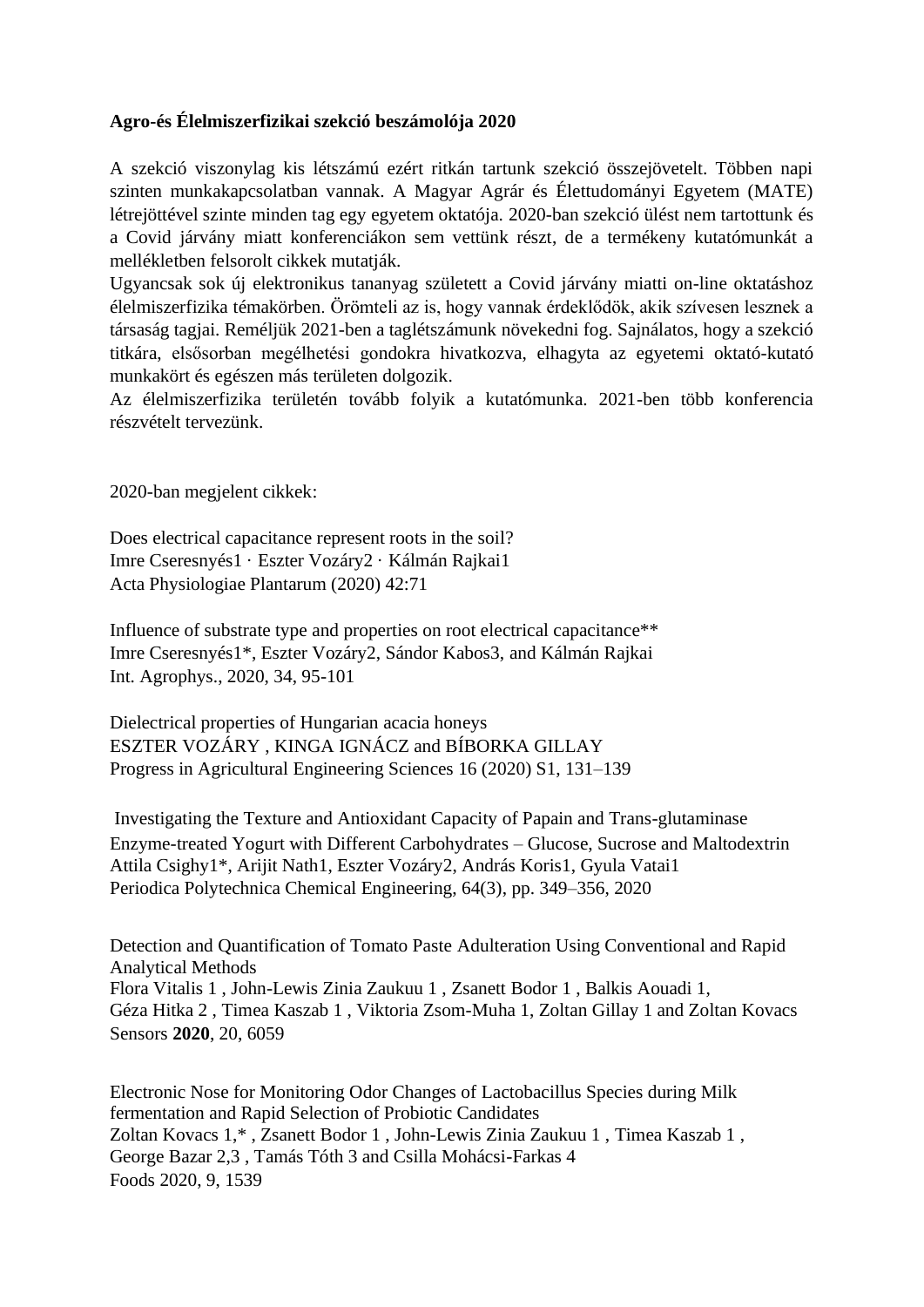## COMPARATIVE STUDY OF HEAT-TREATED ORANGE JUICE GonzaloGarnacho\*1, Tímea Kaszab2, Márk Horváth3, Gábor Géczi4 Progress in Agricultural Engineering Sciences 16 (2020) S1, 105–113

Comparing microwave and convective heat treatment methods by applying colour parameters of wine PÉTER KORZENSZKY1p , GÁBOR GÉCZI2 and TIMEA KASZAB3 Progress in Agricultural Engineering Sciences 16 (2020) S1, 35–43

Examination of the effect of type and quantity of sugar on main sensory parameters of homemade oat-flakes biscuit T\_IMEA KASZAB1p, BLANKA HALASI2 and ZOLTAN KOVACS1 HUNGARIAN AGRICULTURAL ENGINEERING

MONITORING OF DIFFERENT PROBIOTIC ACTIVITY LACTOBACILLUSSTRAINS' GROWTH BY DIFFERENT PHYSICO-CHEMICALPARAMETERS Author(s):T. Kaszab1, Zs. Bodor1, Cs. Mohácsi-Farkas2, A. Slavchev3and Z. Kovacs *biosensor*

Factors Influencing the Long-Term Stability of Electronic Tongue and Application of Improved Drift Correction Methods Zoltan Kovacs 1,\* , Dániel Szöll˝ osi 2, John-Lewis Zinia Zaukuu 1 , Zsanett Bodor 1 , Flóra Vitális 1, Balkis Aouadi 1, Viktória Zsom-Muha 1 and Zoltan Gillay Biosensors 2020, 10, 74;

John Lewis Zinia Zaukuu, George Bazar, Zoltan Gillay & Zoltan Kovacs (2020) Emerging trends of advanced sensor based instruments for meat, poultry and fish quality– a review, Critical Reviews in Food Science and Nutrition, 60:20, 3443-3460,

Detecting Low Concentrations of Nitrogen-BasedAdulterants in Whey Protein Powder Using Benchtopand Handheld NIR Spectrometers and the Feasibilityof Scanning through Plastic bag John-Lewis Zinia Zaukuu1, Balkis Aouadi1, Mátyás Lukács2, Zsanett Bodor1, Flóra Vitális1, Biborka Gillay1, Zoltan Gillay1, LászlóFriedrich3and Zoltan Kovacs1,\* Molecules2020,25, 2522

Historical Evolution and Food Control Achievements of Near Infrared Spectroscopy, lectronic Nose, and Electronic Tongue—Critical Overview Balkis Aouadi 1, John-Lewis Zinia Zaukuu 1 , Flora Vitális 1, Zsanett Bodor 1 , Orsolya Fehér 2, Zoltan Gillay 1, George Bazar 3,4 and Zoltan Kovacs 1 Sensors 2020, 20, 5479;